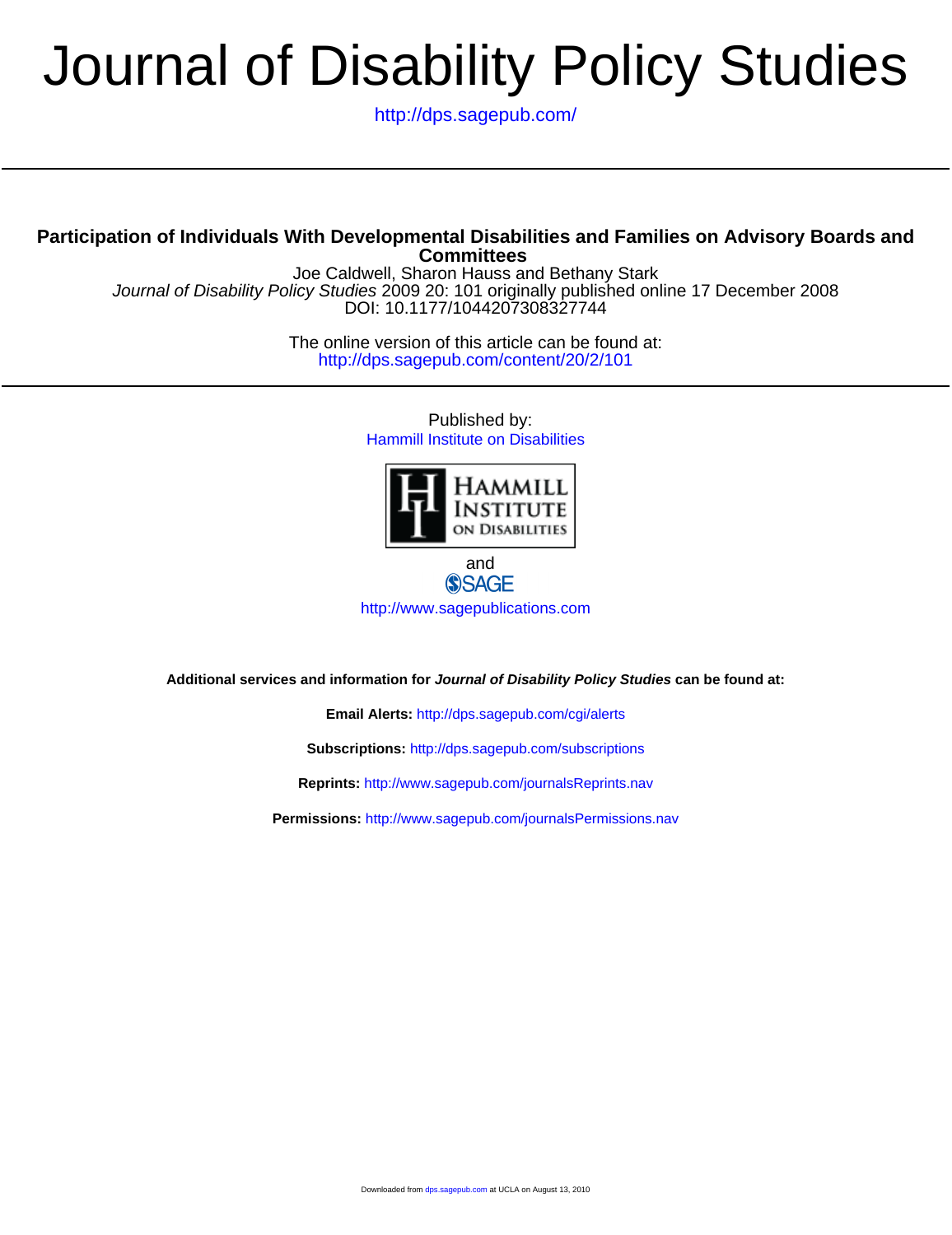# **Participation of Individuals With Developmental Disabilities and Families on Advisory Boards and Committees**

**Journal of Disability Policy Studies** Volume 20 Number 2 September 2009 101-109 © 2009 Hammill Institute on Disabilities 10.1177/1044207308327744 http://jdps.sagepub.com hosted at http://online.sagepub.com

Joe Caldwell

*Association of University Centers on Disabilities* Sharon Hauss *Indiana University* Bethany Stark *University of California, Los Angeles*

A participatory action research approach was adopted to explore supports that enhance participation of individuals with developmental disabilities and family members on advisory committees. Focus groups and open-ended surveys were conducted with staff from University Centers for Excellence in Developmental Disabilities and members of their Consumer Advisory Committees. Five themes emerged: (a) individualized supports, (b) financial supports, (c) coordination and communication, (d) leadership development, and (e) value and outcomes. Themes provide practical guidance to organizations as well as highlight broader systemic issues.

*Keywords: developmental disability; family; self-advocacy; advisory committees*

Individuals with developmental disabilities and their<br>families are frequently asked to serve on boards and families are frequently asked to serve on boards and committees. Serving on a board or committee can provide valuable opportunities for individuals to share their unique perspectives and life experiences. These contributions have the power to influence change and to benefit not only other individuals with disabilities but the communities in which we live.

Many disability organizations, government entities, and service providers have established advisory boards with the purpose of providing individuals with disabilities and family members opportunities to influence activities. At times, legislative activity has mandated inclusion. Some self-advocacy groups have been successful in passing state legislation requiring all organizations that serve individuals with disabilities to include representatives with disabilities on their governing boards. Centers for Independent Living are required to have governing boards controlled by individuals with disabilities. As outlined in the Developmental Disabilities Assistance and Bill of Rights Act of 2000 (known as the DD Act), University Centers for Excellence in Developmental Disabilities and State Developmental Disabilities Councils are required to establish advisory boards that must consist of a majority of individuals with disabilities and family members. Furthermore, research grants and projects often establish advisory committees to provide guidance from individuals with disabilities and their families (Heller, Pederson, & Miller, 1996).

Participation on boards and committees extends far beyond entities focused solely on disability issues. As individuals with developmental disabilities and family members fill more leadership roles within their communities, self-advocates in various states have developed leadership training curriculums to build skills and better prepare individuals for these roles. For example, People First of Oklahoma developed a curriculum to build leadership skills and assist with understanding the board and committee process (Hoffman, 1995). Self-advocates from Capabilities Unlimited in Ohio have also developed several leadership curriculums that have been used in hundreds of workshops across the country. One curriculum assisted individuals with developmental disabilities to approach boards and educate them on the value of including the perspective of individuals with

**Authors' Note:** Support for this project was provided by the Administration on Developmental Disabilities (ADD) through technical assistance contract #233-01-0022. The views expressed are those of the authors and do not necessarily represent the views or policies of the ADD, Administration for Children and Families, U.S. Department of Health and Human Services, or the U.S. government. Please address correspondence to Joe Caldwell, Association of University Centers on Disabilities, 1010 Wayne Avenue, Suite 920, Silver Spring, MD 20910; e-mail: jcaldwell@aucd.org.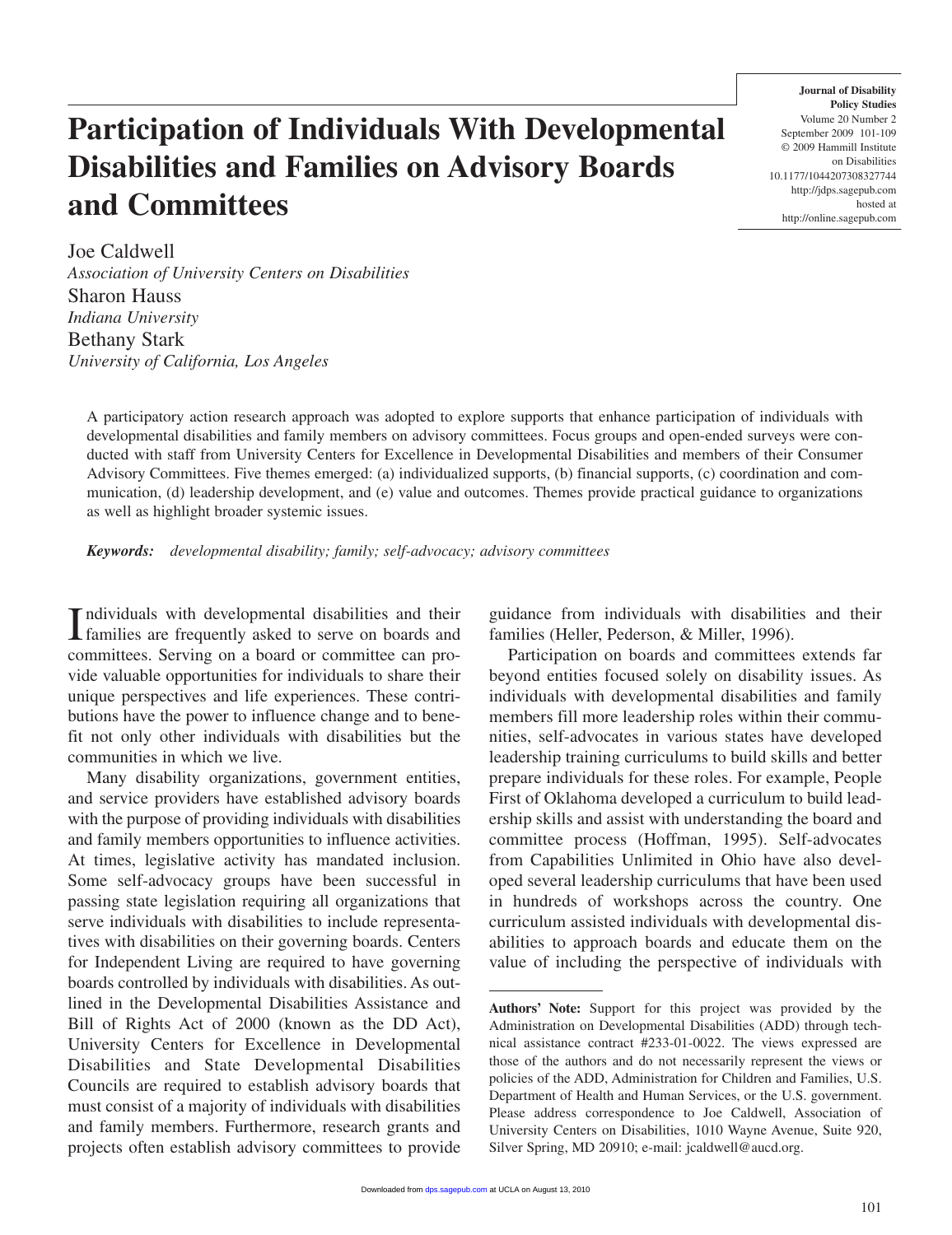disabilities (Pederson & Chaikin, 1993). Another curriculum provided joint training workshops for (a) selfadvocates with developmental disabilities; (b) support persons; and (c) other board and committee members (Nelis & Pederson, 1999). A third leadership curriculum modified *The 7 Habits of Highly Effective People* (Covey, 1989) to make it accessible and understandable for individuals with developmental disabilities (Pederson & Nelis, 2003).

Curriculums and workshops developed by selfadvocates have embraced multiple strategies to support leadership roles, from the development of individual leadership skills to enhancing supports on committees. Although many service providers and community groups desire more inclusive boards, lack of appropriate supports can result in "token" participation where individuals are not adequately supported or their input valued. There are few resources to guide organizations in the development of inclusive committees. Therefore, this study adopted a participatory action research design to explore supports that enhance meaningful participation of individuals with disabilities and families on committees.

#### **Method**

# **University Centers for Excellence in Developmental Disabilities Consumer Advisory Committees**

Originally established in 1963, the DD Act currently authorizes funding for 67 University Centers for Excellence in Developmental Disabilities, which are located in every U.S. state and territory. University Centers work with people with disabilities, family members, state and local government agencies, and community providers in projects that provide training, technical assistance, service, research, and information sharing. The DD Act requires University Centers to establish Consumer Advisory Committees to provide input and oversight of their implementation plans. Among other criteria, these advisory committees are required to consist of a majority of individuals with developmental disabilities and family members. Some University Centers have developed innovate practices to support individuals on committees, whereas others have identified needs for assistance. The current project was undertaken to primarily provide technical assistance to University Centers. However, through tapping into a national network of advisory committees, findings can assist other

**Table 1 Participants in Focus Groups and Survey**

| Participants                  | Focus Groups | Survey | Total |
|-------------------------------|--------------|--------|-------|
| University center staff       | 15           | 20     | 35    |
| Individuals with disabilities |              | 11     | 16    |
| Family members                |              | 18     | 29    |

organizations with strategies to promote more inclusive boards and committees.

#### **Research Design**

Principles of participatory action research were adopted for the project (Balcazar, Keys, Kaplan, & Suarez-Balcazar, 1998; Balcazar et al., 2004; Selener, 1997). Participatory action research is an ideology and research strategy continuum that aims to level power within the research process through active involvement of constituents. Individuals with disabilities and family members from the Council on Community Advocacy (COCA) collaborated in all aspects of the research. COCA is a council of the Association of University Centers on Disabilities (AUCD), which consists of individuals with disabilities and family members across the national network of University Centers.

Qualitative research methods were used that consisted of three telephone focus groups, an open-ended survey, and visits to two advisory committee meetings. All data were collected between July and December 2005. Table 1 indicates participants in the focus groups and surveys. One focus group was conducted with 15 University Center directors and staff. Two focus groups were conducted with members of advisory committees (11 family members and 5 individuals with disabilities). Members of COCA collaborated on development of questions and recruitment of participants for the focus groups. Calls were moderated by the primary author. Each call lasted approximately 2 hours and calls were transcribed. All participants were provided with the questions before the call (see Table 2). This allowed participants to prepare for the call, in particular individuals with intellectual disabilities who may have needed this as an accommodation. For individuals for whom verbal communication on the telephone is difficult, written comments were obtained in advance and shared during the call.

To provide additional opportunities to comment on the questions, an electronic survey was created based on the same questions used for the focus groups. This survey was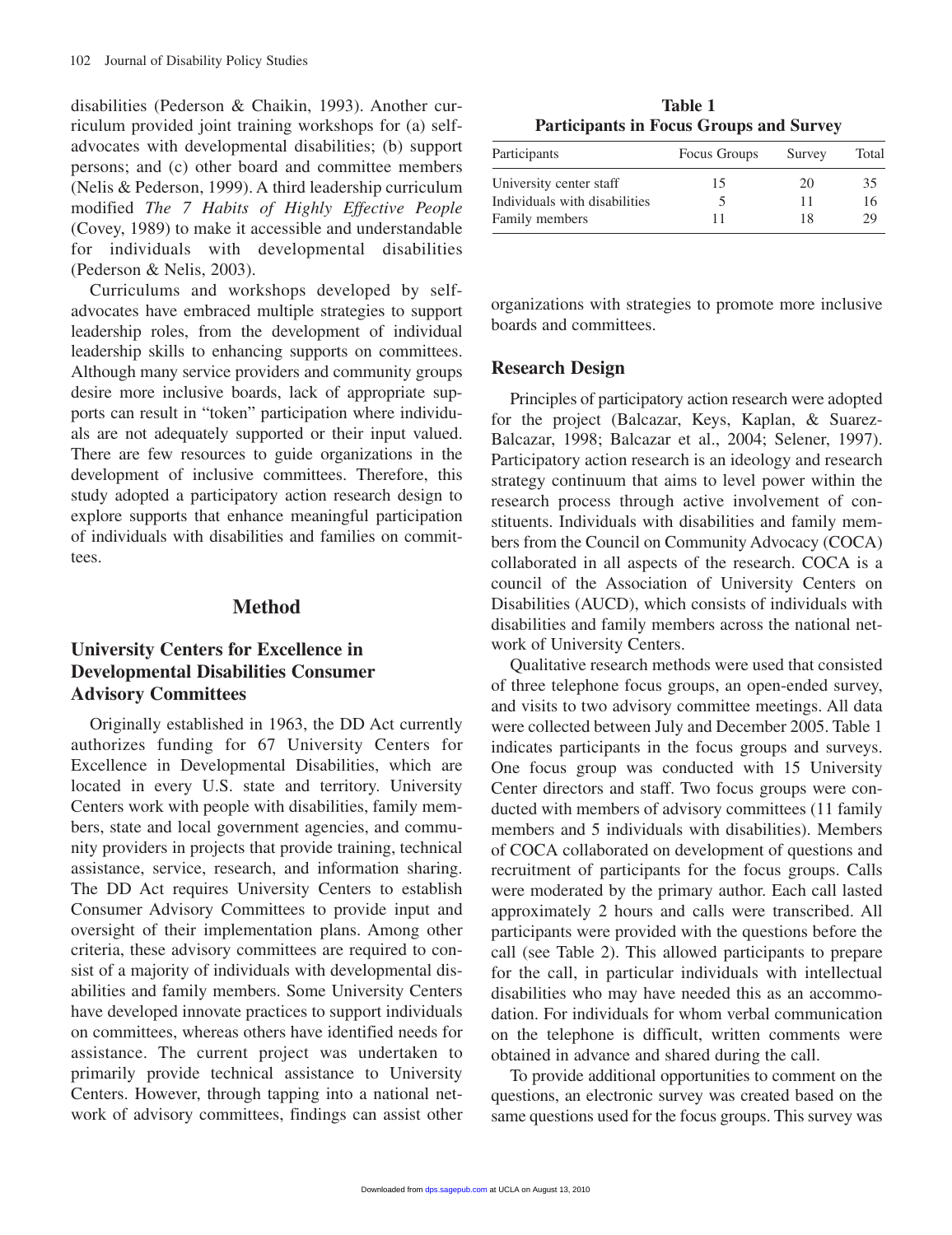# **Table 2 Focus Group and Survey Questions**

- 1. Each Consumer Advisory Committee is different. Please share a little about how your advisory committee works.
- 2. What is the best thing about your Consumer Advisory Committee?
- 3. What would you like to change about your Consumer Advisory Committee?
- 4. What supports are needed for meaningful participation of individuals with disabilities and family members on Consumer Advisory Committees?
- 5. What do you think contributes to the difference between effective and ineffective or "token" advisory committees?
- 6. How do you think Consumer Advisory Committees should be evaluated?
- 7. The Developmental Disabilities Act will be reauthorized by Congress in the near future. What changes concerning Consumer Advisory Committees would you like to see?
- 8. What technical assistance do you think would be helpful to University Centers concerning Consumer Advisory Committees?

distributed through the AUCD listserver and to Consumer Advisory Committees through COCA. Forty-nine individuals responded to this survey (11 individuals with disabilities, 18 family members, and 20 other individuals—a mix of University Center directors and staff as well as other members of Consumer Advisory Committees).

Based on information from focus groups, members from COCA assisted with selecting two University Centers that seemed to have innovative or best practices with regard to their Consumer Advisory Committees. Members of COCA and AUCD staff jointly visited these University Centers. COCA representatives from the host University Centers assisted with coordinating the visits. Opportunities were provided to observe the meeting of the Consumer Advisory Committee and interact with members and staff. Questions developed for the focus groups served as the springboard for interaction and further discussion. This assisted with triangulation of data from focus groups and surveys and elaboration on developing themes, which enhanced credibility (Creswell, 1998; Patton, 2002). The primary author and COCA representatives recorded observations and discussed observations following the visit.

#### **Qualitative Analysis**

Transcripts from focus groups, data from the electronic surveys, and observational notes from visits were analyzed qualitatively. A grounded theory approach was taken (Strauss & Corbin, 1990; Taylor & Bogdan, 1998) to construct a framework of general themes associated with the meaningful participation of individuals with disabilities and family members on committees. Data analysis in qualitative research is circular. Following each focus group, the transcript was reviewed and notes were made with possible hunches and themes emerging from the data. With the collection of additional data, constant comparative analysis led to further refinement of initial categories of data and potential themes. Following the completion of all the focus groups, and the collection of additional data through the electronic surveys, all transcripts, data, and notes were reviewed several times. With the assistance of ATLAS.ti, an open coding scheme was developed. Higher level coding then explored the relationships between codes and led to the construction of major themes. Coding was primarily done by the lead author. This was the least participatory step in the process. Observations and notes from visits to Consumer Advisory Committees and discussions among the other authors led to further refinement. Finally, authors presented findings to COCA and the AUCD network, which led to further feedback and refinement.

# **Supports Enhancing Participation**

Five major themes emerged concerning supports that contribute to the meaningful participation of individuals with disabilities and family members and effectiveness of committees: (a) individualized supports, (b) financial supports, (c) coordination and communication, (d) leadership development, and (e) value and outcomes.

#### **Individualized Supports**

Many participants indicated that accessibility of meetings is critical and requires ongoing monitoring. Although not all-inclusive, the following are some examples of accommodations that organizations have provided: physically accessible meeting locations; other environmental accommodations, such as scent-free environments or specific lighting; and communication-related accommodations, such as sign language interpreters, closed captioning services, amplified hearing devices, and meeting materials produced in large print, Braille, or disk formats.

Many participants suggested that accommodations for individuals with intellectual disabilities are often less understood and do not receive adequate attention. Individuals with intellectual disabilities may need agendas and meeting materials in advance to process information. Also, some individuals may desire to use support persons to help with preparation and understanding before and during meetings. Some organizations have also provided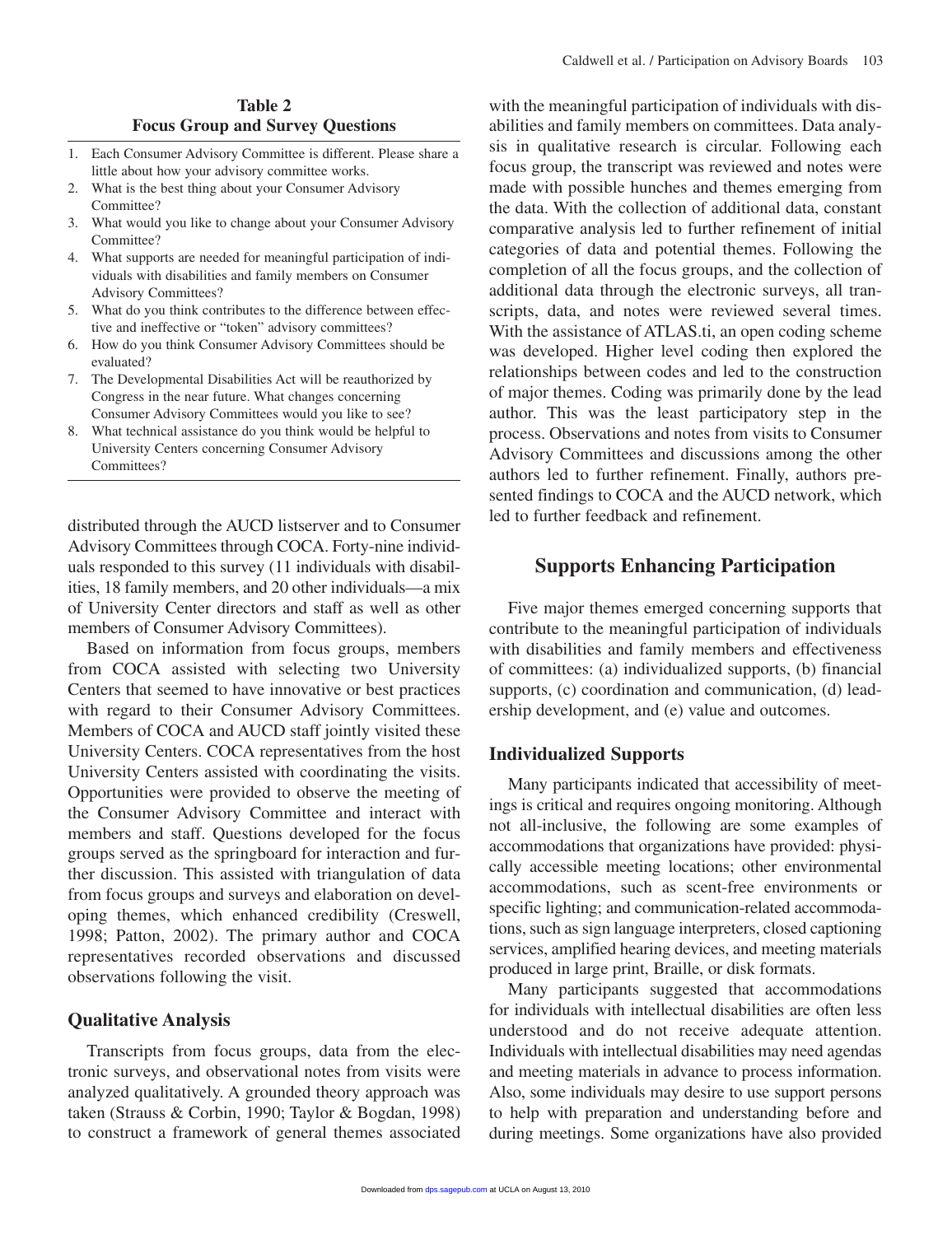meeting materials in plain, simple, jargon-free language. As one self-advocate stated as a recommendation, "Get rid of acronyms!" Sometimes, pictures or clip art assists with understanding for individuals who do not read well. During meetings, it is important to be aware of the pace of meetings, provide opportunities for questions, and ensure that members feel comfortable to express views. Some committees have also found it helpful to elect an outside person, sometimes called "a keeper of respect," to monitor the inclusiveness of the meeting.

Several directors reported having difficulty recruiting committee members from diverse ethnic and racial backgrounds. Culturally competent strategies are often needed to build relationships and outreach to minority populations about participation. This may include engaging community-based organizations that are prominent in culturally and linguistically diverse populations, reaching out through faith-based organizations, and cultural competence training for staff and members of committees. Furthermore, in order for some members who have a primary language other than English to fully participate, translated materials and interpreters are needed.

Individuals with disabilities and families often face long waiting lists and difficulty obtaining needs supports and services, such as child care, respite, and personal assistance services. Therefore, some organizations have provided these services to ensure the ability to participate on a committee. Some organizations have developed arrangements to provide child care or respite on-site, whereas others have provided financial supports, such as reimbursements or stipends, to cover these services. For individuals requiring personal assistance services, organizations often cover the costs of services, as well as travel and other expenses for assistants.

Transportation was the most frequently mentioned support needed by individuals with disabilities and family members on committees. This seems to be an ongoing struggle for organizations in rural regions. Some organizations provide rides or contract with cab companies to pick up individuals from home, bus stations, or airports. As one staff stated,

I think transportation continues to be one of our biggest issues, getting folks to and from the meeting. And so, sometimes we've got folks that will arrange transportation—sometimes actually give people rides home or get them to the meeting. We're pretty good about trying to figure out ways to get them to and from.

Because transportation is a major barrier, participants suggested that organizations take an active role in providing assistance when asking individuals with disabilities to serve on committees.

# **Financial Supports**

Hotel accommodations, transportation, and food expenses are frequently reimbursed by organizations. However, several participants indicated that it is important to recognize that many individuals with disabilities and families live on fixed incomes and may not have credit cards to make purchases in advance. Some organizations provide stipends or honorariums to individuals with disabilities and family members for their time. Many individuals with disabilities and family members must take time off work to participate in meetings. As one director explained,

We pay \$100 stipend per meeting. Our meetings are 3 hours. We base it on what we would pay professionals to provide consultation to us. So, basically we're kind of viewing it as a consultant relationship.

Stipends and honorariums were viewed as a sign of respect and value. As one family member on a committee illustrated,

I think it just kind of makes you feel like you're valuable. You know, often for parents and family members, folks always want you in the room. And professionals are there and they are getting paid but you've not only taken a day off from your job but you've arranged child care and all the other things that go along with being away from your home. So it's nice to have that acknowledgment.

# **Coordination and Communication**

Committees in this study were required to consist of a majority of individuals with disabilities and family members. Many of these organizations have created paid positions that help with coordination; most often, these positions have been filled by former committee members or other individuals with disabilities or family members. Members of the committee felt that this significantly contributed to effective coordination. As one individual with disabilities stated,

I think that having a coordinator is very important to connect and go over any questions about the agenda for the meeting coming up, and then follow up after the meeting just to make sure that questions have been answered, and they are really clear on the issue, and they feel more comfortable at the meeting.

A paid coordinator is one way to establish and maintain communication. Committees need effective ways to communicate between meetings, which may require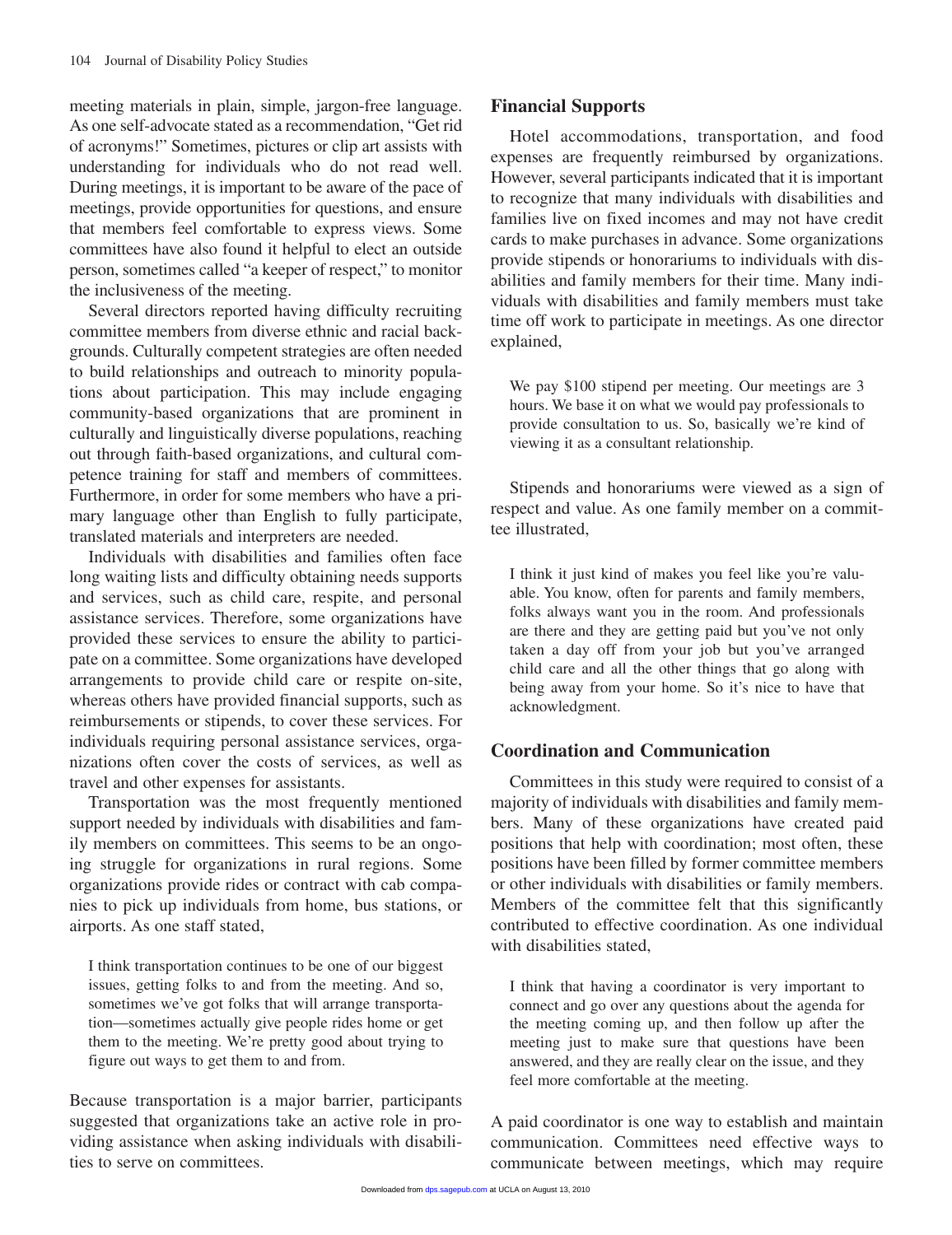creativity to accommodate everyone. As one individual with disabilities reflected,

We need more frequent communication and ways to communicate other than conference calls. We use e-mail and are in the process of creating a Web site with chat and a message board. It is difficult to find one way of communicating that is accessible to all members. For example, one of our consumers uses an augmentative communication device, and I have impaired speech, so phone conversations are not our best forms of communication.

Some organizations are using e-mail and the Internet to aid communication. However, this may require assistance to address access barriers to technology that many individuals with disabilities and families face:

I guess one of the things that we do, that could be called a support, is we manage a listserv for our consumer advisory council. We put all of the materials out through the listserv and the group has an opportunity to ask questions that way. They get into some pretty lively discussions! There have been a couple of people who didn't have access to technology, and so we've supported them in figuring out how to get them computers and online.

One family member emphasized the need for effective communication, in particular within organizations where decisions are made within short time frames:

One thing that decreases effectiveness is when decisions have to be made in a hurry, and I think that's probably inherent at the center all of the time. And I think that's where we fall short because we're not apprised of the decision that needs to be made because there's not enough time. Sometimes I think that it would be better if we met more than quarterly, although now we're leaning more towards meeting only twice a year. But I think that's part of the issue is that some decisions need to be made right away, and there's just not enough time to contact everyone, or maybe we need to develop a better mechanism for doing that, that's been my observation.

In addition to developing effective modes of communication, participants noted that committees need clear information about the activities of the organization:

I think that effective committees are able to be informed about what is happening in the centers and have some say so in how programs are administered. A token committee is just in place to be compliant with the grant requirements and just meet due to specific requirements of the grant. This type of committee is not an informed one and makes no decisions.

To keep the committees informed, some organizations have undertaken a number of creative strategies. One organization developed trainings for staff to help make their presentations more accessible and understandable to committee members with developmental disabilities. Other organizations have coordinated dinners, poster presentations, forums on specific topics, and retreats where staff and committee members can interact, share information, and develop ideas for the future.

#### **Leadership Development**

Many organizations expressed difficulty recruiting new self-advocates to serve on committees. Many individuals stated that there was a handful of strong selfadvocates in their area, but they already serve on many different committees. As one staff stated,

Recruitment has been an issue for us. We have people with disabilities in the state who are really involved in what I would call high-level advocacy efforts with legislatures and other important policy kinds of things. And they tend to already be serving on some type of board or within some type of advocacy consortium. So they are really very knowledgeable and meet all of the requirements, but we have a hard time recruiting those folks. They are pretty booked!

In response, some organizations have developed strategies for more active recruitment. Some have discovered that statewide self-advocacy conferences, where hundreds of self-advocates gather, are excellent venues for sharing information about their organizations and recruiting individuals for advisory committees. Another strategy that was identified was to simply ask the more experienced advocates who are already on several committees for their recommendations:

When I first looked at the board, there were several that were involved in other committees. They were spread out thin. Everyone wanted these one or two parents who were big advocates to be on their committee. So, I went to them and I sat down and got input about who they would recommend. The good part about that is that I found some rather wonderful parents, but other agencies stole them away and now they work full-time for other agencies in the disability field.

Several organizations have begun actively recruiting younger individuals with disabilities for their committees, sometimes high school and college students. They expressed that this strategy has worked very well,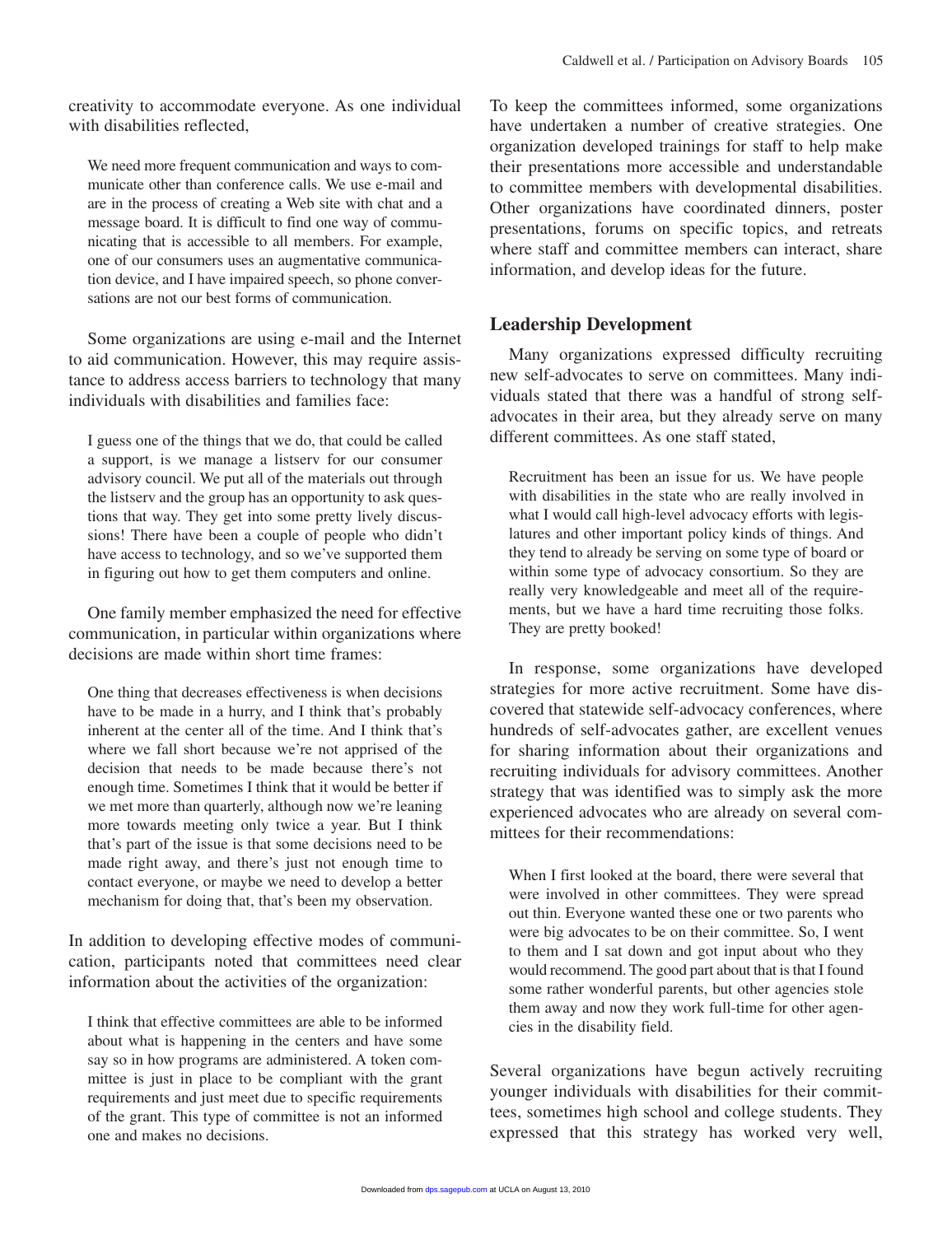adding refreshing new perspectives that rejuvenated their committees.

Developing the next generation of leaders with disabilities and family members is critical. Leadership roles on advisory boards and committees can provide valuable opportunities for leadership development. As one mother challenged,

You put some parents on panels because they fit or just because you are already comfortable with this parent. So, everybody puts them on the committee and then burn them out instead of reaching out to parents who might come in for counseling or call for help. You need to reach out to other parents. I would like to see organizations use grassroots parents, and not parents that are professionals, or fit into that little mold, but pull in grassroots parents that have a lot of advice and information and can train professionals on what's happening in the disability community and use the committee as training for them to be a chairperson. We all need to get out of that comfort zone and really reach out. It's not fair to other parents who could be on committees and who have a lot more input and advice that they could give.

As another mother reinforced,

I think it is valuable to develop leadership in people who haven't had an opportunity to see the broader perspective, or the global picture even if we're only talking about the global picture statewide. Parents are at the beginnings of their careers, perhaps, as activists or advocates. I think this is a wonderful opportunity for them. And, you know, had somebody not taken a chance on me at the beginning and brought me along, I don't know that I would be where I am today.

Some organizations have also supported leadership development through formal trainings and workshops to build skills. As one staff stated,

And we've had a number of members participate who have maybe real limited educational experiences or background even in the field of developmental disabilities, although they might have a disability. And so we've had to become innovative, developing some materials to help people participate, you know, on an equal basis with members who might have advanced issues. That's been a challenge for us.

Another way for organizations to support leadership development is through supporting individuals with disabilities and family members in attending disability

conferences and leadership seminars at the local, state, and national levels.

Some organizations are experimenting with mentoring new members who may not have had a lot of previous experience on boards or committees. So far, this seems to be happening on an informal basis through pairing new committee members with more experienced members:

One of the things that we're starting to work more with is kind of a mentoring for people coming on to the advisory committee. This is because we're getting people that have not been really too involved in the disabilities field. We're trying to pull in some people that will give us some different perspectives. And so we're doing a peer-mentoring program on the committee to get these people so that they understand what we're doing, and so that they feel comfortable with what we're doing. And also so that they can feel comfortable giving us their opinions no matter what those opinions might be.

However, participants indicated that individuals with disabilities and family members should not be viewed as the only parties in need of leadership development. As one mother indicated,

I think that you have two group dynamics coming together. Those who work in the area of serving, or doing research, or education for persons with disabilities, and then those who are family members or consumers. I know that we're talking about leadership from the perspective of the consumer advisory board, but I think that the function of the consumer advisory board would provide some leadership learning opportunities for those to people that are new to the university center as professionals, because some of those people come into those positions with limited knowledge from all perspectives around the table. So, I think that we need leadership training for consumer advisory members, but I think that it also needs to be somehow done collaboratively with folks that are professionals working within the center.

# **Value and Outcomes**

Perhaps, the most important support from the perspective of individuals with disabilities and family members is attitudinal, that their input is valued:

I think that the most important thing, and I don't know if this is considered a support or not, but I think that people need to feel that their input is valuable, and that they feel that whatever they have to say is important. I think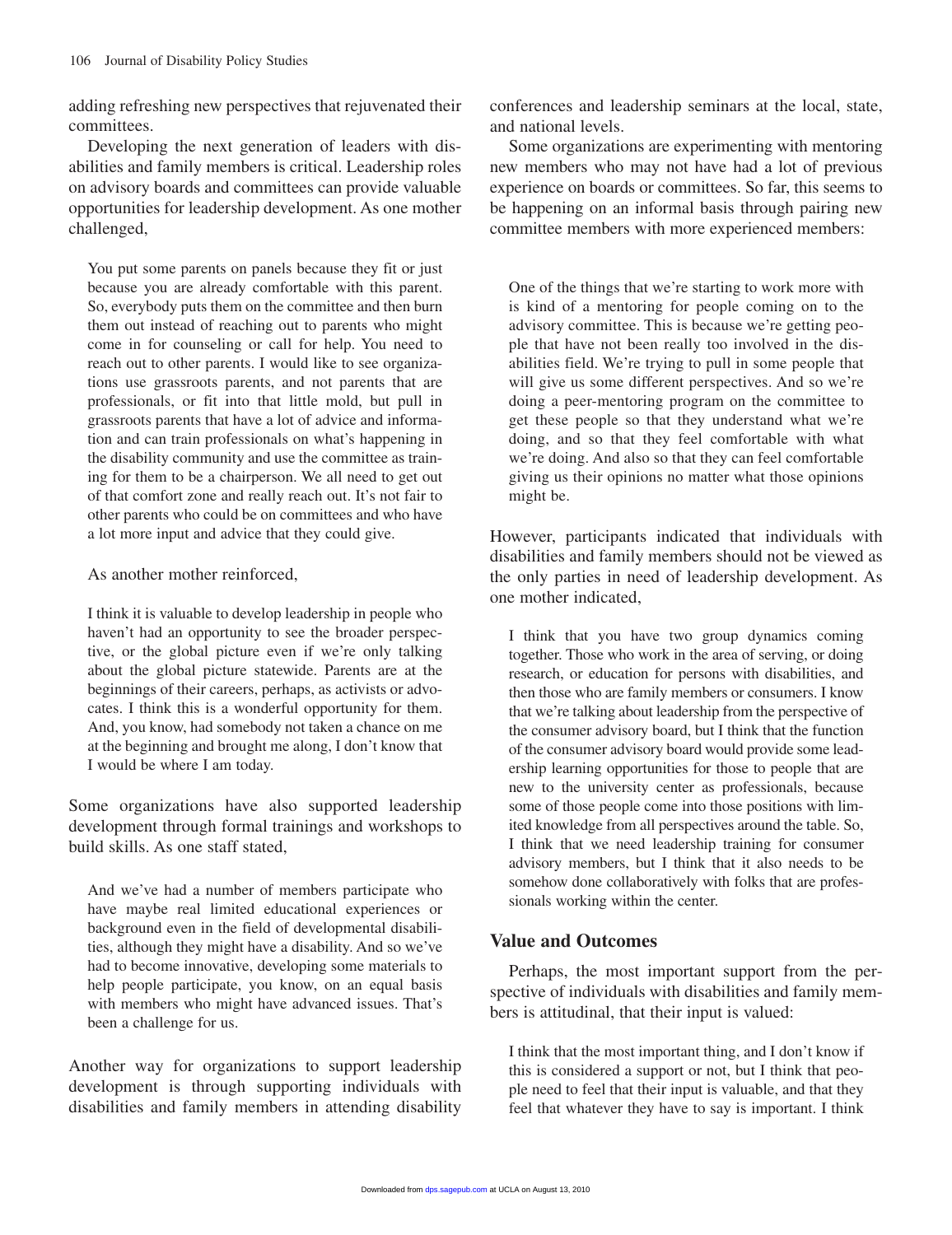that's the most important support that can be given to the members.

Another family member also emphasized the importance of feeling valued and not as a token, there only to fill requirements:

I want to emphasize that it is important to make family members feel like a significant part of the committee, making them feel welcomed and that their advice and recommendations are, indeed, taken into consideration. Because a lot of people are from organizations, and they network in many different places where family members sometimes don't. It is important to make them really feel like they're not just a token person, or they're there because you have to fill some numbers on the grant. But that they're really needed and their advice is really taken into consideration.

Another family member stressed that staff may need to weigh their personal desires and career motivations:

There is a stated value in having the input from the consumer advisory group, but on the flip-side, what's driving them forward is their own personal desire, which is not bad. I don't mean to say it negatively, but that can really impact the perceived value of the consumer advisory group. Because if you are trying to always gain more and more grants or do more and more published research, sometimes the input from this group might be at different levels of value.

Some individuals feel that the leadership of the organization contributes to the difference between a token committee and one that is valued:

I think what we've been very fortunate in that we have a great director. I worry that when he leaves us that will truly impact the focus and function of this group. Because I think that he is a lot of the power and the initiative behind how we're so meaningfully involved. I think that we could be much more meaningfully involved with projects that are going on, but I think that he has tried very, very hard in a leadership position. That's why I am so excited about this project—putting things into policy and practice and evaluation will probably help to maintain things once people pass out of different positions.

One committee member with disabilities suggested observing interactions that take place during meetings. He suggested looking at who is doing the talking during the meeting: Is it people with disabilities?

Many participants felt that outcomes of committee input can provide a good marker of value and the role of the committee. As one director noted,

Is the advice utilized? Is there a way to track the advice given and then what happened? People say that their greatest need is transportation. Well, then what is the center doing about it? People say their greatest need is in-home support, so what is the center doing about it? You can connect the dots logically, so that the council feels like they're contributing, and so you know where it came from. I know that for us we've got a number of initiatives going on that we would never have embarked on if it wasn't for this group telling us that this is what they wanted us to pay attention to.

Meeting notes were suggested as a helpful resource to reference and evaluate if documented suggestions were acted on. Some organizations have added time to their meeting agenda to reflect on how committee input is being used. They feel that two-way communication promotes accountability and a better understanding of the committee role. As one family member stated,

I would say it is important to get the information flow from the ways that our members inform our programs that are featured at their meetings. Have those that are presenting sort of share back in how they took the feedback from our members, and how it informed their work, and how they made changes. So, that information flow I would say is one of our major support needs.

#### **Discussion**

This study tapped into experiences, knowledge, and perspectives of a national network of individuals with disabilities and family members on advisory boards and organizational staff providing supports. This participatory project led to several specific actions, including the Administration on Developmental Disabilities modifying the framework in which they assess advisory committees, the provision of technical assistance to several advisory committees, and the development of an orientation curriculum for new advisory committee members (Walker, 2007). However, the study has several limitations. More families participated than individuals with disabilities; this may be influenced by the existing make up of the advisory committees in the study or limitations in recruitment and research design. In particular, the use of electronic communications and telephone focus groups likely limited opportunities for participation. Telephone focus groups were chosen as a cost-effective way to include broad geographic participation across the country. However, in retrospect, smaller and/or in-person focus groups may have provided a more accessible, comfortable environment; in-person visits to advisory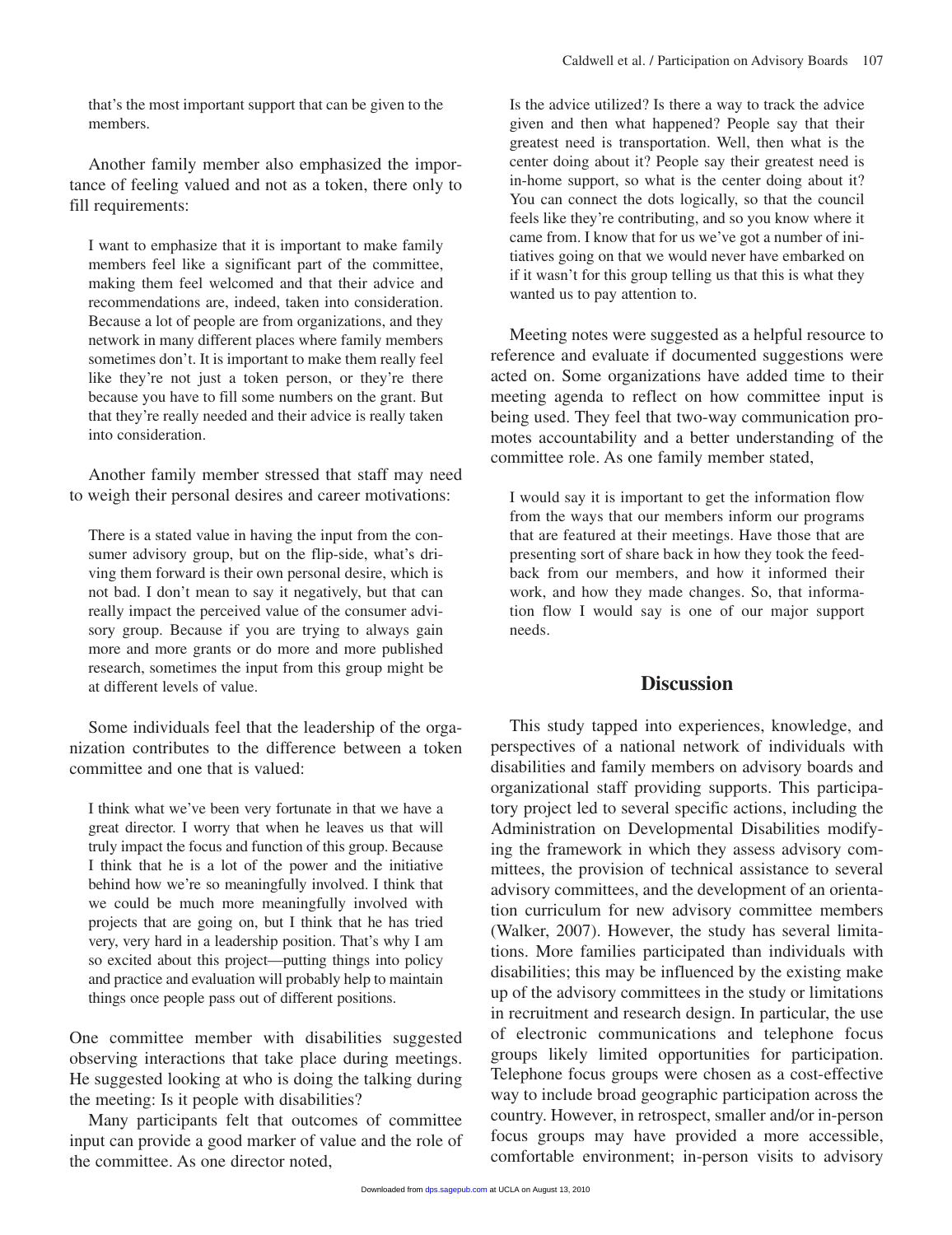committees proved more effective in gaining the perspectives of individuals with disabilities on the committees.

The primary purpose of the project was not to compare responses between staff, family members, and individuals with disabilities. There were some general differences noted, however. The majority of advisory committees were not providing stipends and there was general agreement among individuals with disabilities and family members about the importance of this. Individuals and family members also had more advice on recruitment strategies and challenged advisory committees to think outside of the box. Also, individuals with disabilities and family members spoke much more about the importance of the overall value placed on the advisory committee by leadership, whereas some staff were more concerned about meeting requirements under the current law. Further research should explore differences in greater depth.

Finally, the project was specifically aimed at assisting University Centers, which limits its generalizability. Yet, it may be helpful in providing practical guidance to other organizations seeking to enhance participation. At a minimum, this might trigger reevaluation and promotion of more inclusive boards and committees. In addition, this study raises several systemic issues.

Life experiences of negotiating impairments and disability oppression can provide diverse perspectives and valuable insights to committees (Charlton, 1998; Hughes & Paterson, 1997; Oliver, 1996). The cultural experience of disability makes individuals not only ideal candidates for boards and committees but deserving employees within disability organizations. Although consumer control is a long-standing goal of the disability rights movement and many disability organizations, the extent to which such organizations have hired individuals with developmental disabilities remains extremely low, in particular for individuals with developmental disabilities (Powers et al., 2002). Individuals with disabilities have most often filled unpaid advisory roles and commonly report that their opinions are ignored and not respected (Heller, Pederson, & Miller, 1996). As highlighted in this study, leadership from those in positions of power plays a vital role in prioritizing the value placed on meaningful inclusion and providing the necessary opportunities, supports, and resources to realize that vision. Another approach might be affirmative action policies requiring the hiring of individuals with disabilities and families on certain federally funded grants or creating incentives such as preferential scoring in the grant review process.

This study also highlights the critical need for development of the next generation of leaders with disabilities. Individuals with developmental disabilities often have few opportunities to make daily choices in their lives (Heller, Sterns, Sutton, & Factor, 1996) and fewer opportunities to develop leadership skills through such means as group participation in school activities and mentoring experiences (Pederson, 1997). Although multiple strategies will be needed, the self-advocacy movement has provided effective pathways toward empowerment and leadership (Dybwad & Bersani, 1996; Goodley, 2000; Hayden & Nelis, 2002; Miller & Keys, 1996). However, unlike the independent living movement, the self-advocacy movement has received very little funding for growth and stability (Ward, Ward, Ferris, & Powers, 2000). Structural funding of the self-advocacy movement and funding for other leadership opportunities, such as paid fellowships and internships from local, state, and federal entities, are actively being sought by Self Advocates Becoming Empowered (SABE). One option is the establishment of federal funding for self-advocacy training and technical assistance centers within the DD Act. This could provide paid opportunities for leaders in the movement, pathways for leadership development of the next generation, and assistance to other disability organizations, such as in the area of inclusive boards and communities.

#### **References**

- Balcazar, F. E., Keys, C. B., Kaplan, D., & Suarez-Balcazar, Y. (1998). Participatory action research and people with disabilities: Principles and challenges. *Canadian Journal of Rehabilitation*, *12*, 105–112.
- Balcazar, F. E., Taylor, R. R., Keilhofner, G. W., Tamley, K., Benzinger, T., Carlin, N., & Johnson, S. (2004). Participatory action research: General principles and a study with a chronic health condition. In L. A. Jason, C. B. Keys, Y. Suarez-Balcazar, R. R. Taylor, & M. I. Davis (Eds.), *Participatory community research: Theories and methods in action* (pp. 17–35). Washington, DC: American Psychological Association.
- Charlton, J. (1998). *Nothing about us without us: Disability oppression and empowerment*. Berkeley: University of California Press.
- Covey, S. R. (1989). *The 7 habits of highly effective people: Powerful lessons in personal change*. New York: Fireside.
- Creswell, J. W. (1998). *Qualitative inquiry and research design: Choosing among five traditions*. Thousand Oaks, CA: Sage.
- Dybwad, G., & Bersani, H. (1996). *New voices: Self-advocacy by people with disabilities*. Cambridge, MA: Brookline Books.
- Goodley, D. (2000). *Self-advocacy in the lives of people with learning difficulties*. Buckingham, UK: Open University Press.
- Hayden, M., & Nelis, T. (2002). Self-advocacy. In R. L. Schalock, P. C. Baker, & M. D. Croser (Eds.), *Embarking on a new century: Mental retardation at the end of the 20th century* (pp. 221–233). Washington, DC: American Association on Mental Retardation.